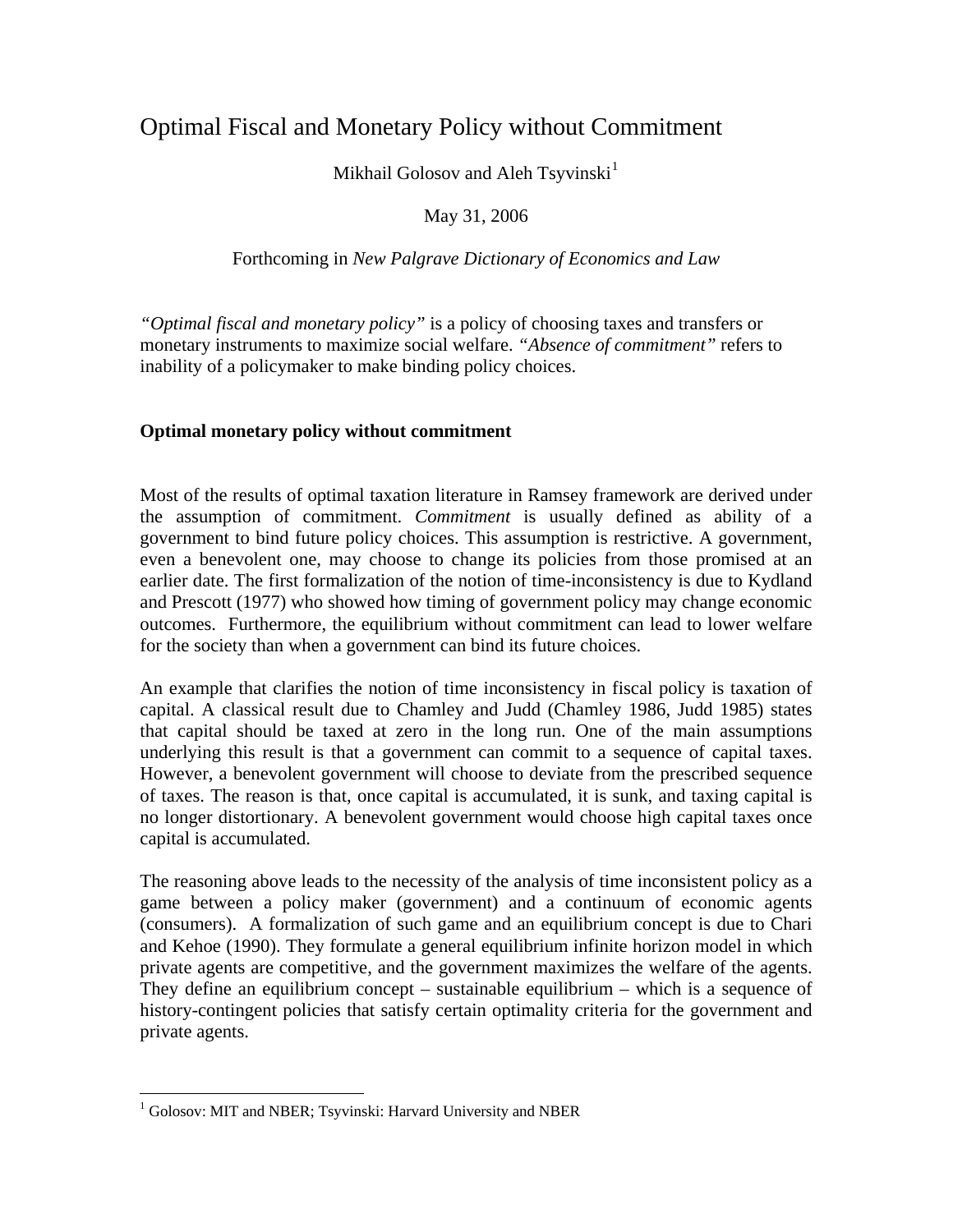Recent developments in solving for the set of sustainable government policies use the techniques of the analysis of repeated games due to Abreu, Pierce, and Stacchetti (1986, 1990). Phelan and Stacchetti (2001) extend these methods to the analyze equilibria of the Ramsey model of capital taxation. Their contribution is to provide a method in which behavior of consumers is summarized as a solution to the competitive equilibrium thus significantly reducing the dimensionality of the problem. They provide a characterization of the whole set of sustainable equilibria of the game. Their methods are especially relevant if the worst punishment to the deviating government is difficult to determine as is the case of an environment with the physical capital.

Benhabib and Rusticchini (1997) and Marcet and Marimon (1994) provide an alternative method to solve policy games without commitment. They use techniques of optimal control in which they explicitly impose additional constraints on the Ramsey tax problem such that a government does not deviate from the prescribed sequence of taxes. Their methods, while easier to use than those of Abreu, Pierce, and Stacchetti (1986, 1990) and Phelan and Stacchetti (2001), are efficient only if the worst punishment to the deviating government can be easily determined.

Klein, Krusell, and Rios-Rull (2004) numerically solve for equilibria where reputational mechanisms are not operative and characterize Markov-perfect equilibria of the dynamic game between successive governments in the context of optimal Ramsey taxation. For a calibrated economy, they find that the government still refrains from taxing at confiscatory rates.

## **Optimal monetary policy without commitment**

The problem of time consistency also arises in monetary economics. Kydland and Prescott (1977) and Barro and Gordon (1983) analyzed a reduced form economy with a trade off between inflation and unemployment. Consider an economy where the growth rate of nominal wages is being set one period in advance. The government can decrease unemployment by having setting the inflation rate to be higher than the wage rate and thus reducing the real wage, but inflation is socially costly. Suppose that a monetary authority chooses the inflation rate *after* nominal wages were set in the economy to maximize social welfare. Such a rate would equalize the marginal benefits of reducing unemployment and the marginal costs of increasing inflation. Now consider wage determination in a rational expectations equilibrium. Agents, in anticipation of government's policy, will choose a positive growth rate of wages to avoid losses from inflation. Therefore, in equilibrium, the monetary authority is not able to affect unemployment, and there is a positive rate of inflation. This outcome is inefficient, since by committing not to inflate *ex-ante*, the monetary authority could achieve the same level of unemployment with zero inflation. Therefore, the lack of commitment by the monetary authority will lead to *inflationary bias*, or inefficiently high level of inflation.

Similar effects are present in many other monetary models. For example, Calvo (1978) showed time inconsistency of the optimal policy in general equilibrium model. Chang (1998) considered a version of Calvo's model to find the optimal monetary policy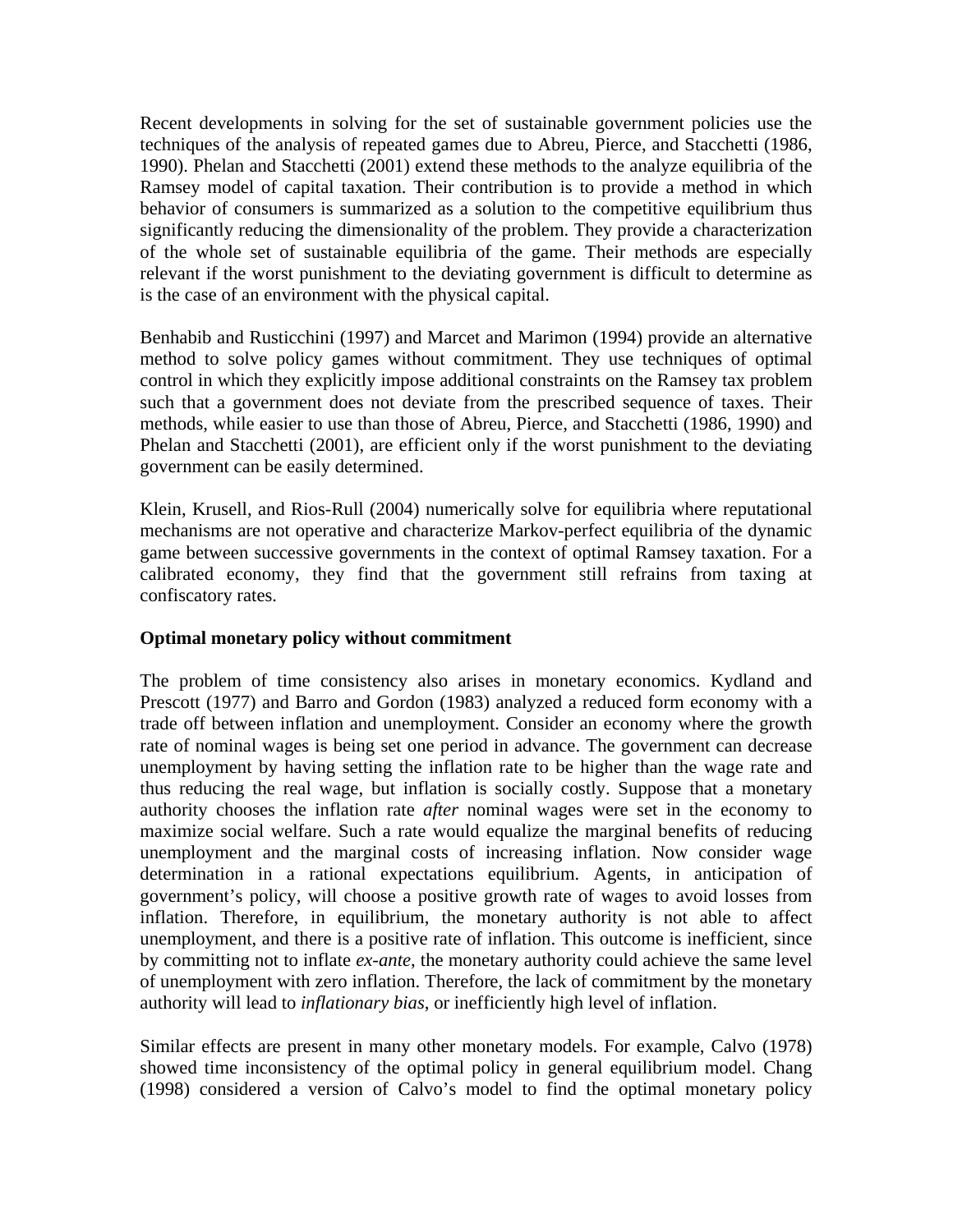without commitment. Similar to Phelan and Stacchetti (2001), he used tools of repeated game theory to describe the best equilibrium in the game between the central bank and a large group of agents.

A substantial amount of work has been done in finding the ways to overcome time consistency problems. One of the first practical proposals was Rogoff's suggestion to appoint a "conservative" central banker (Rogoff 1985), whose private valuation of costs of inflation is higher than social valuation. Such a banker has less temptation to inflate, and the inflationary bias is reduced.

Pre-specifying rules for conduct of monetary policy reduces the discretionary actions a central bank can undertake and improves time consistency. For example, the commonly advocated Taylor rule prescribes that the central bank sets nominal interest rates as a linear function of inflation and output gap with fixed coefficients (see, e.g. Woodford (2003)). On the other hand, it may be desirable to leave some discretion to the central bank, particularly if it has access to information about economic conditions which is impossible or impractical to incorporate into predetermined rules. Athey, Atkeson and Kehoe (2005) consider an example of such an economy where the central bank has private information about the state of the economy, which is unavailable to others. They show that the optimal policy in such settings is an *inflationary cap* that allows discretion to the central bank as long as the inflation rate is below a certain bound.

Following Lucas and Stokey's (1983) analysis, substantial work has been done in determining conditions under which the government can eliminate the time consistency problem by optimally choosing debt of various maturities. Lucas and Stokey pointed out the fundamental difficulty with this approach in monetary economies, since as long as the government holds a positive amount of nominal debt, it is tempted to inflate in order to reduce its real value. Two recent papers described some of the conditions when this problem can be overcome. Alvarez, Kehoe and Neumeyer (2004) consider several monetary models and show that, if it is optimal to set nominal interest rates at zero (i.e., the optimal monetary policy with commitment is to follow the *Friedman rule*), then the time consistency problem can be solved. By issuing a mixture of nominal and real (indexed) bonds in such a way that the present value of the nominal claims is zero, the temptation for inflation can be removed. Persson, Persson and Svensson (2005) consider a model where the Friedman rule is not optimal, but they still are able to characterize the optimal maturity structure of nominal and indexed bonds that achieve the social optimum with commitment even with time inconsistent government.

#### **Bibliography**

Abreu, Dilip, 1986, "Extremal Equilibria of Oligopolistic Supergames", *[Journal of](http://www.academicpress.com/jet)  [economic theory](http://www.academicpress.com/jet)*, June 1986.

Abreu, Dilip, David Pearce and Ennio Stacchetti, Toward a Theory of Discounted Repeated Games with Imperfect Monitoring, *Econometrica*, 1990, vol. 58, pp. 1041- 1063.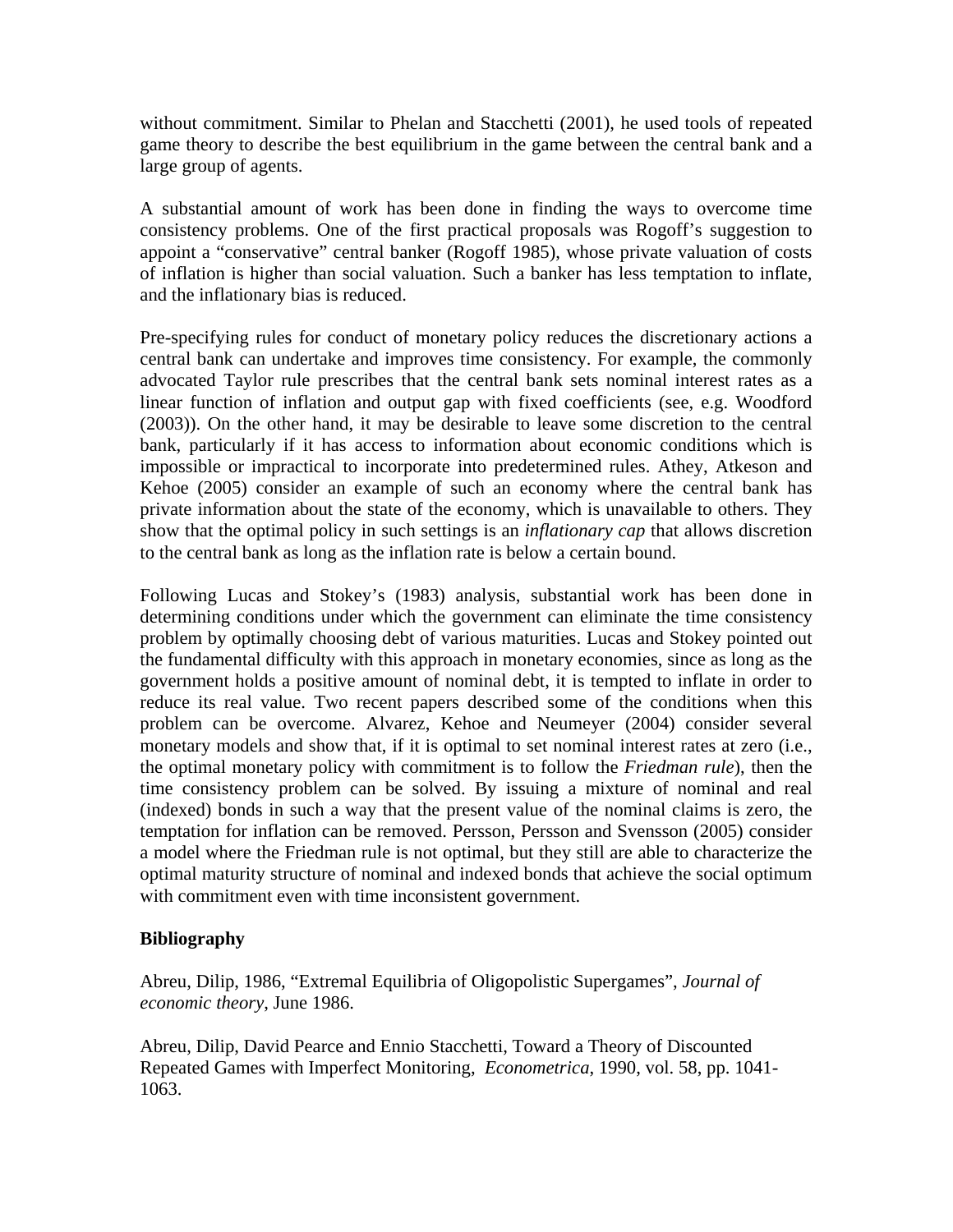Alvarez, F., P. Kehoe and P.A. Neumeyer. 2005. The time consistence of optimal monetary and fiscal policies. *Econometrica* 72, 541-567.

Athey, S. A. Atkeson and P. Kehoe. 2005. The optimal degree of monetary policy discretion. forthcoming, *Econometrica*.

Benhabib, Jess and Rustichini, Aldo, 1997. "[Optimal Taxes without Commitment,](http://ideas.repec.org/a/eee/jetheo/v77y1997i2p231-259.html)" [Journal of Economic Theory,](http://ideas.repec.org/s/eee/jetheo.html) Elsevier, vol. 77(2), pages 231-259.

Barro, R. and D. Gordon. 1983. A positive theory of monetary policy in a natural rate model. *Journal of Political Economy* 91, 589-610.

Calvo, G. 1978. On the time consistence of optimal policy in a monetary economy. *Econometrica* 46, 1411-1428.

Chang, R. 1998. Credible monetary policy in an infinite horizon model: Recursive approach. *Journal of Economic Theory* 81, 431-461.

Chamley, Christophe. 1986. Optimal taxation of capital income in general equilibrium with infinite lives. *Econometrica* 54 (May): 607–22.

Chari, V. and P. Kehoe. 1990, Sustainable Plans, Journal of Political Economy, 98, 783- 802.

Judd, Kenneth L. 1985. Redistributive taxation in a simple perfect foresight model. *Journal of Public Economics* 28 (October): 59–83.

Klein, Paul & Krusell, Per & Ríos-Rull, José-Víctor, 2004. "[Time Consistent Public](http://ideas.repec.org/p/cpr/ceprdp/4582.html)  [Expenditures](http://ideas.repec.org/p/cpr/ceprdp/4582.html)," [CEPR Discussion Papers](http://ideas.repec.org/s/cpr/ceprdp.html) 4582, C.E.P.R. Discussion Papers.

Kydland, F. and E. Prescott. 1977. Rules rather than discretion: The inconsistency of optimal plans. *Journal of Political Economy* 85, 473-492.

Marcet, A. and Ramon Marimon, 1994. ["Recursive Contracts](http://ideas.repec.org/p/upf/upfgen/337.html)," [Economics Working](http://ideas.repec.org/s/upf/upfgen.html)  [Papers](http://ideas.repec.org/s/upf/upfgen.html) 337, Department of Economics and Business, Universitat Pompeu Fabra.

Persson, M., T. Persson and L. Svensson. 2005. Time consistency of fiscal and monetary policy: A solution. forthcoming, *Econometrica*.

Phelan, C. and Ennio Stacchetti, 2001. "[Sequential Equilibria in a Ramsey Tax Model,](http://ideas.repec.org/a/ecm/emetrp/v69y2001i6p1491-1518.html)" [Econometrica,](http://ideas.repec.org/s/ecm/emetrp.html) Econometric Society, vol. 69(6), pages 1491-1518.

Rogoff, K. 1985. The optimal degree of commitment to an intermediate monetary target. *Quarterly Journal of Economics* 100, 1169-1190.